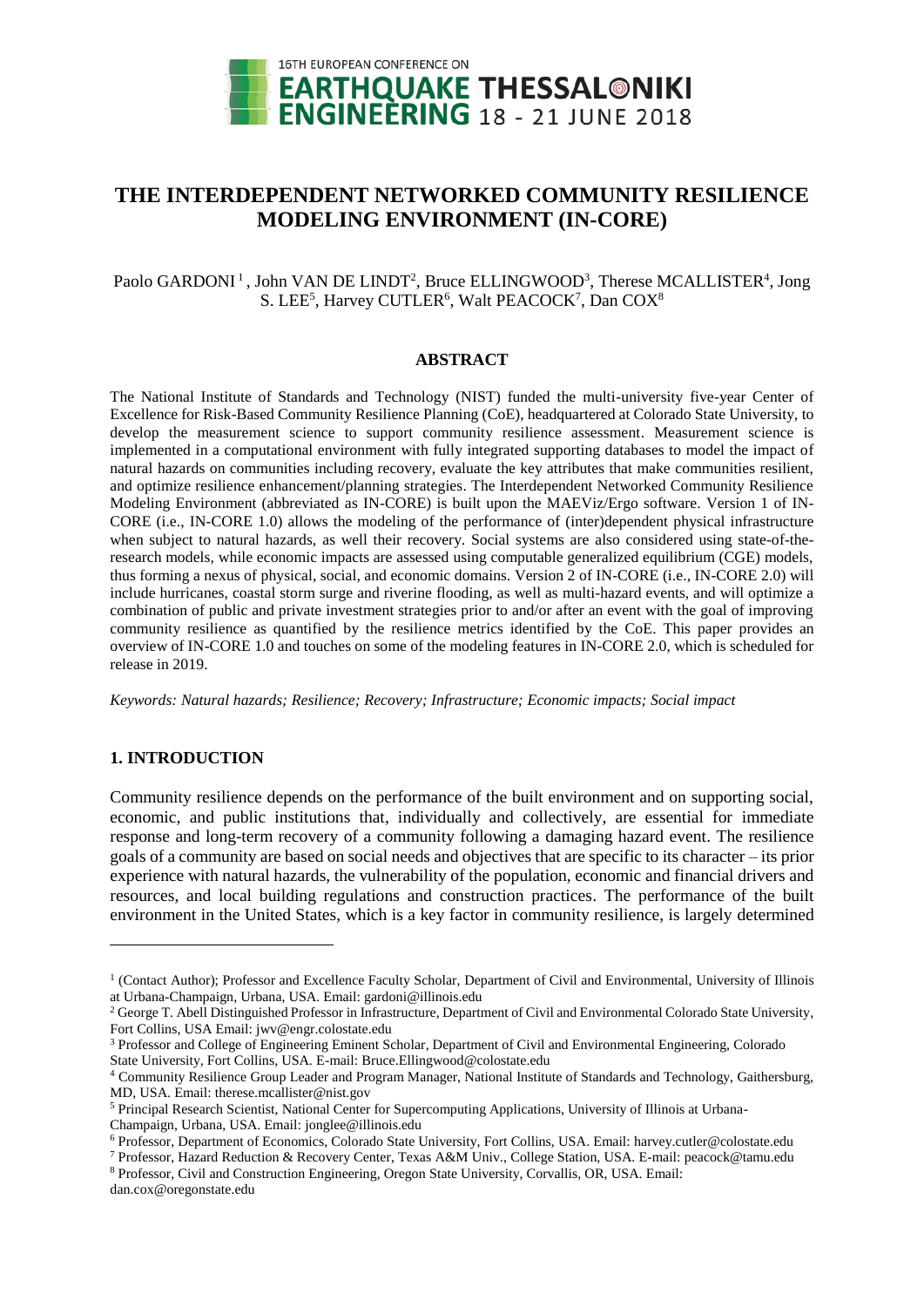by codes and standards, which are applicable to individual facilities and have the primary objective of preserving life safety under design-level hazard events. However, current codes do not address facility performance in the period of recovery following an event. Moreover, design of (inter)dependent transportation systems, utilities (e.g., potable water, wastewater and electric power) and communication systems currently is based on criteria developed by independent professional organizations or industry sectors with different performance objectives and design hazard levels. In the current environment, there is no assurance that all systems required for community resilience will perform at a consistent level during and following a hazard. Furthermore, science-based measurement tools to evaluate performance and resilience at the community scales, fully integrated supporting databases, and risk-informed decision frameworks to support optimal life-cycle technical and social policies aimed at enhancing community resilience do not exist.

The National Institute of Standards and Technology (NIST) funded the multi-university five-year Center of Excellence for Risk-Based Community Resilience Planning (CoE) with the purpose of developing a computational environment with fully integrated supporting databases to model the impact of natural hazards on communities as well as their recovery, evaluate the key attributes that make communities resilient, and optimize resilience enhancement/planning strategies. The center is headquartered at Colorado State University and includes experts in resilience from the University of Illinois at Urbana-Champaign, University of Oklahoma, University of South Alabama, University of Washington, Oregon State University, Rice University, Texas A&M University, California State Polytechnic University, Pomona, University of Kansas, and Iowa State University. The decision framework created in the CoE will ultimately provide decision-makers with a unique set of tools that can be tailored to the needs of specific communities to optimize the design and subsequent management of individual facilities and (inter)dependent infrastructure systems to achieve desired resilience goals while managing life-cycle costs. Its use will provide a basis for targeting public investments and incentives for private investments, thus making it possible to establish a "business case" for achieving community resilience for the first time.

The CoE is developing a multidisciplinary computational environment with fully integrated supporting databases called IN-CORE (Interdependent Networked Community Resilience Modeling Environment) that will enable the factors (and their inter-relationships) that determine community resilience to be fully understood (in this paper, the acronym IN-CORE is used to refer generally to any of its versions). This computational environment will enable a risk-informed decision framework that permits the effectiveness of alternative strategies for enhancing resilience to be measured quantitatively. IN-CORE will be released as an open-source environment to permit user-defined algorithms and databases to seamlessly interface with its advanced risk, loss, and recovery assessment capabilities seamlessly. IN-CORE builds upon previous research that has focused on the response of individual physical infrastructure systems to a single hazard to include multiple hazards and inter-dependent physical systems, which may exhibit significant cascading effects. Nontechnical systems that are essential for the recovery and vitality of a community - financial, social and political support, healthcare delivery, education, public administration - are integrated into the environment, creating a nexus between social and technological infrastructure networks that will narrow the gap between engineering and social science aspects of resilience planning and facilitate risk mitigation and communication among stakeholders. Finally, optimization strategies for enhancing community resilience involving intelligent search algorithms are developed based on identified performance metrics.

This paper describes the most significant features of IN-CORE. Hazard types include earthquakes, windstorms, tornados, hurricanes, wildfires, tsunamis and floods. Physical infrastructure includes buildings, transportation, water/wastewater, energy, and telecommunication systems, which are modeled with fragility curves (for nodal elements) and repair rates (for linear elements). Social science and economic models support determination of optimal policies to mitigate and recover from hazard events. Interdependencies between physical, social and economic systems, along with the effects of aging and deterioration of the physical infrastructure, are modeled. Community resilience metrics are used to measure the recovery of community functions over time and support decision making and optimization of alternative resilience policies. These features are illustrated with the testbeds and hindcasts that are being used to test, demonstrate and verify the capabilities of IN-CORE.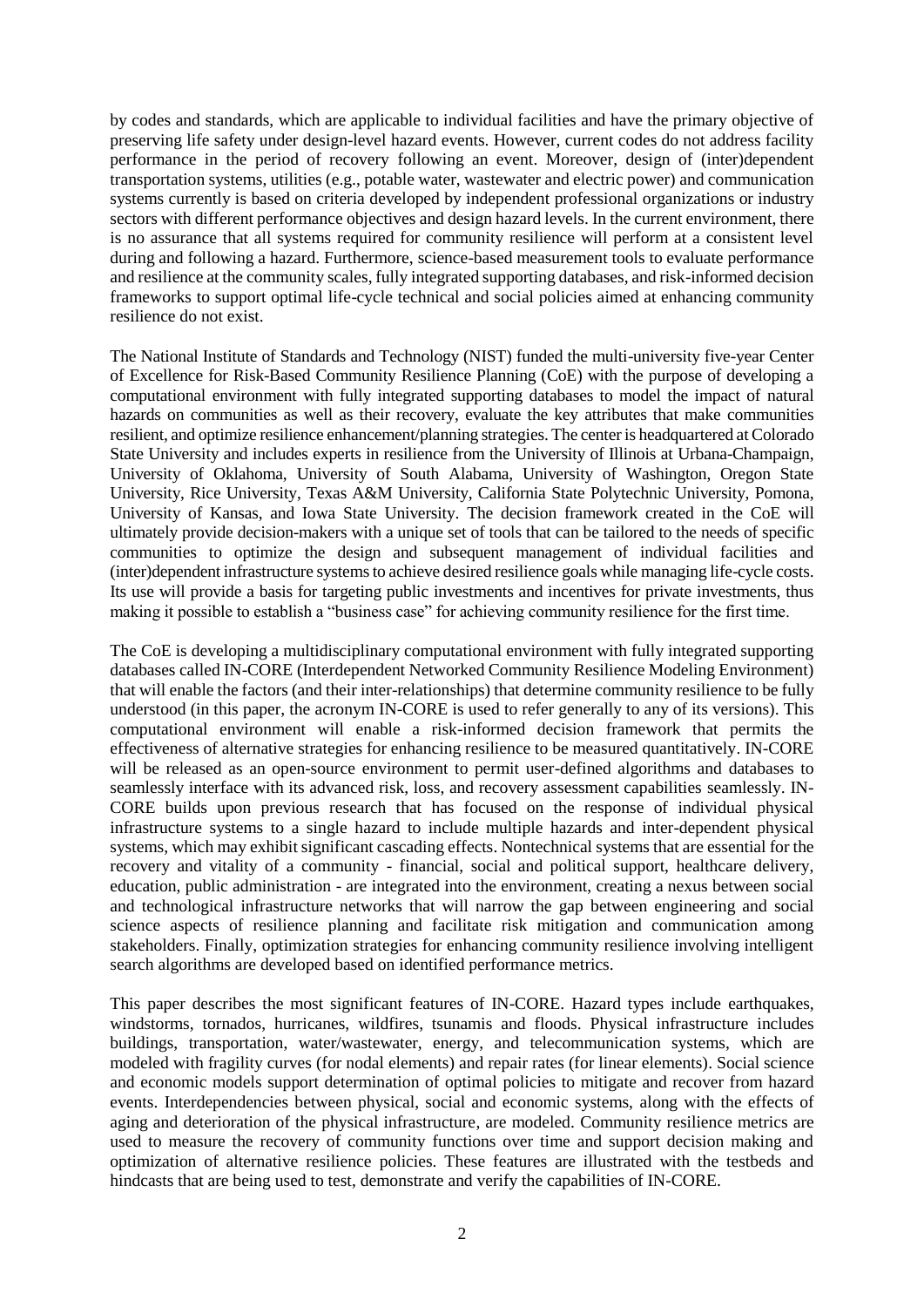#### **2. BACKGROUND: MAEVIZ/ERGO**

To leverage the work that occurred before the CoE was in established in 2015, IN-CORE's development started from the MAEViz/Ergo software package. The World Bank (2014) conducted a comprehensive review considering over 100 criteria of over 80 open source and open access software packages that quantify risk from natural hazards. The report identified MAEViz/Ergo as "the best software for scenario risk assessment and decision support" and enumerated the advantages of MAEViz/Ergo.

MAEviz/Ergo [\(http://mae.cee.illinois.edu/software/software\\_maeviz.html\)](http://mae.cee.illinois.edu/software/software_maeviz.html) was developed as part of a joint effort between the Mid-America Earthquake (MAE) Center and the National Center for Supercomputing Applications (NCSA) with initial funding from the National Science Foundation through the MAE Center.

MAEViz/Ergo (Figure 1) is an advanced tool for loss assessment and risk management for buildings, bridges and other infrastructure and network level analysis, primarily for seismic hazards. It was designed to enable policy-makers and decision-makers to develop risk reduction strategies and implement mitigation actions to minimize the impact of natural hazards. MAEViz/Ergo offers several of analyses, ranging from direct seismic impact assessment; to socioeconomic implications including 2D and 3D mapped visualizations of the inputs and outputs of analyses; and table, chart, graphs, and reports of the results.



Figure. 1 Snapshots of MAEViz/Ergo

The underlying programming framework that provides extensibility is the open-source Eclipse Rich Client Platform (RCP), which provides a mechanism where developers can add new software modules called plug-ins (Eclipse Foundation, 2013). MAEViz/Ergo is under Mozilla Public License v2.0, and its reliance on an open-source business model, combined with its modular, extensible architecture, addresses many of the issues that limit the utility of other analysis tools.

MAEViz/Ergo provides an extensible spatial analysis environment with a visually-based, menu-driven system. It generates damage estimates from scientific and engineering principles and data; tests multiple mitigation strategies; and estimates impacts of hazards on transportation networks and on social and economic systems. Fragility and repair rate functions are incorporated in for infrastructure systems, including transportation, power facilities, buried pipelines for water and gas, buildings, and bridges. Moreover, capabilities for interdependency modeling also exist, such as interdependency between power network and water network. The socio-economic analyses include estimating expected indoor deaths and injuries, business interruption loss, fiscal impact due to building damage, household/population dislocation, business content and inventory loss. It can compute short term shelter needs, shelter supply needs, and optimize the temporary housing allocation. Figure 2 shows a flowchart of the analyses that can be carried out by MAEViz/Ergo.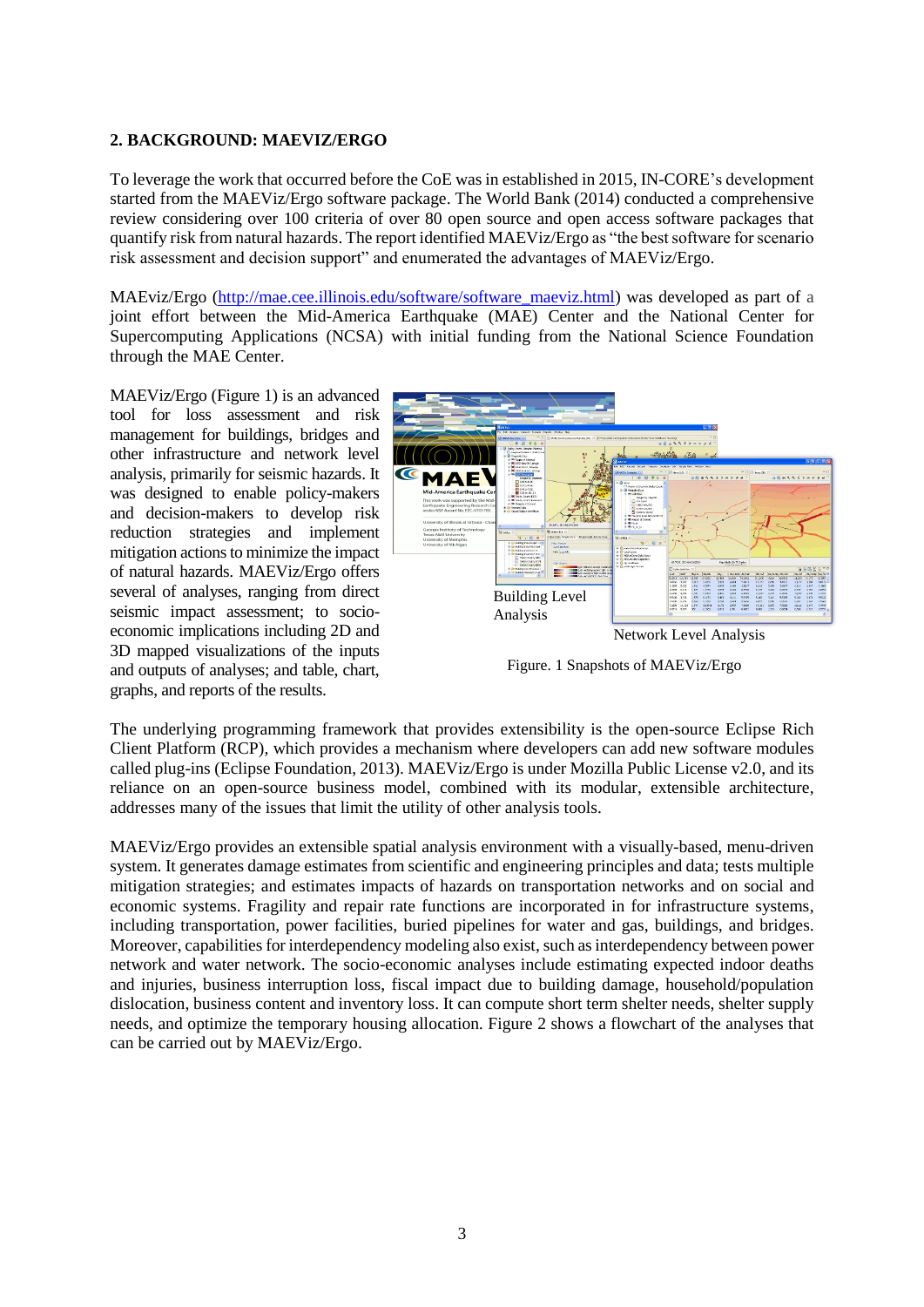

Figure. 2 Flowchart of MAEViz/Ergo capability for earthquake analysis

While MAEviz/Ergo was originally developed for seismic hazards, it was later extended to include inundation due to tsunami. MAEviz/Ergo extends and links engineering models related to building and infrastructure fragilities into broader social (population dislocation) and economic (damage losses and fiscal consequences) consequences. IN-CORE is adding new capabilities to address other hazards and coupled threats, additional system interdependencies and cascading effects, and quantify community impacts at multiple scales for resilience. The next two sections describe in detail the new features and the new architecture of IN-CORE.

### **3. IN-CORE FEATURES**

IN-CORE 1.0 allows the modeling of the impact of earthquakes, tornadoes, tsunamis, and wildland urban interface (WUI) fires as well as infrastructure recovery. Social systems are also considered using state-of-the-research models, and economic impacts are assessed using computable general equilibrium (CGE) models, thus forming a nexus of the engineering, sociology, and economics domains. IN-CORE 2.0 is under development and will include hurricanes, windstorms, coastal storm surge and riverine flooding, as well as multi-hazard and successive hazard events. Next, the paper describes these features in more detail.

### *3.1 Hazard Scenarios*

IN-CORE considers both individual hazards and multiple hazards modeled as scenarios at the community scale to capture the spatial distribution of the demands properly in a community resilience assessment. In general, individual hazard risk formulation is well understood, with the exception of tornadoes and WUI fires, although there is a need for improved characterization of some hazards and their damage potential for application within the computational modeling environment. For hazards modeling in IN-CORE, two levels of models will be available, namely Tiers 1 and 2. Tier 1 hazard models will be executed completely within IN-CORE using libraries and plug-ins developed as part of the CoE research program, and will utilize standard natural hazard analysis technologies. Tier 2 hazard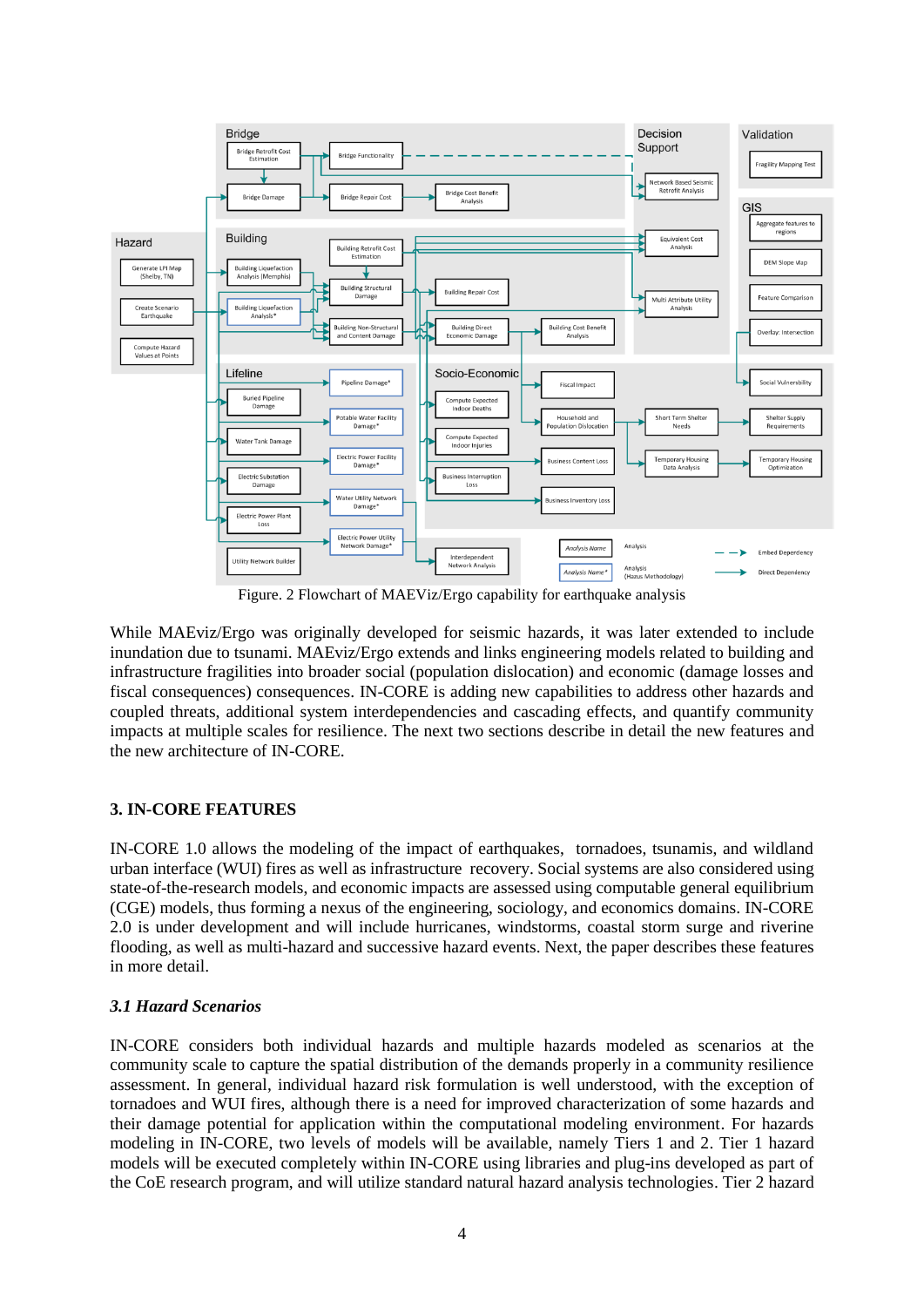models will provide an option to import data, (e.g., a wind field shape file from an outside source) for the vulnerability assessment of the built environment and socioeconomic impacts. While Tier 2 models will be an option for all hazard scenarios, not all hazard types address Tier 2 options below. The Tier 2 tools will permit more sophisticated modeling when appropriate.

**Earthquake:** The Tier 1 earthquake scenario requires the analyst to define a fault rupture with a specific magnitude, specified distance and depth, including other attenuation equation-specific parameters. Selection of an attenuation (or Ground Motion Prediction, or GMP) equation from the library available in IN-CORE is required and the option of weighting multiple GMP equations is also available. Utilizing the Tier 2 earthquake scenario will involve, for example, running an external high-resolution, 3 dimensional (3D), physics-based model for seismic wave propagation and importing the ground kinematics into IN-CORE for the assessment of spatially distributed earthquake demands on the distributed infrastructure.

**Windstorms:** Tier 1 windstorm scenarios include the effect of synoptic (straight-line) winds, such as a Derecho, over a specified spatial region within the community. Synoptic winds are defined as the peak 3-second gust wind speed.

**Tornado:** Tornado models for Tier 1 analyses will include six types of tornado models. The first four provide the ability to specify wind speeds based on statistics from 45 years of past tornadoes, with either a deterministic or random width and/or length, for Monte Carlo simulations. The fifth is an analystdefined tornado that specifies the width, lengths, and Enhanced Fujita (EF) regions, and the sixth is a GIS shape file for a past tornado.

**Hurricane**: Hurricane modeling in IN-CORE will have both Tier 1 and Tier 2 models for the wind field and also for the storm surge and waves. The Tier 1 model is based on the Holland wind field model (Holland et al, 2010) as a function of time. Between 7 and 9 hurricanes from past events will be available as Tier 1 options ranging from a CAT 1 hurricane to a CAT 5 hurricane. The analyst will also specify a track (synthetic or the original) and IN-CORE will determine the peak wind speed with direction spatially across the community of interest by combining the path and historical wind field based on the H\*Wind database.

Wave and surge modeling will include both Tier 1 and Tier 2 type models, plus an additional Tier 3 type model. The Tier 1 model will use the USACE's Coastal Hazard System results. These are not available for all locations, but will likely be available eventually. The Tier 2 model will require the analyst to run modeling software outside of IN-CORE and provide the GIS shape file as input to the IN-CORE analysis. Meta-models (or surrogate models) calibrated using the results from the high-resolution simulations will be available in IN-CORE in selected regions. The Tier 3 model will expand the capabilities of the Tier 2 model and will be applicable to other regions without requiring region specific analyses. The Tier 3 model will give a prediction of the storm surge based on data from historical records included in IN-CORE and, if available, external high-resolution simulations. It will also be possible to update the prediction to account for possible site-specific data for a specific region of interest.

**WUI Fire:** The Tier 1 wildfire modeling is divided into two main components: propagation in wildlands, and propagation inside a community. Currently, the propagation in wildlands is modeled using a Cellular Automata model. The model allows a user to select the ignition location(s) outside of a community and includes the effect of following key features: wind direction and speed, topography, and embers. For fire propagation inside communities, the model uses concept of graph theory to determine the risk of wildfire for any structure inside the community. A probabilistic physics-based model accounts for the following modes of heat transfer: conduction, convection, radiation, and embers.

**Tsunami:** Tsunami modeling will have Tier 1 and Tier 2 model types. The Tier 1 model follows the recommended procedure established in ASCE-7 (2016) for the 2,500-year return event to establish the spatial distribution of water level in the inundation area. The Tier 2 model consists of running a time dependent numerical model outside of IN-CORE for a specified bathymetry and bare-earth topography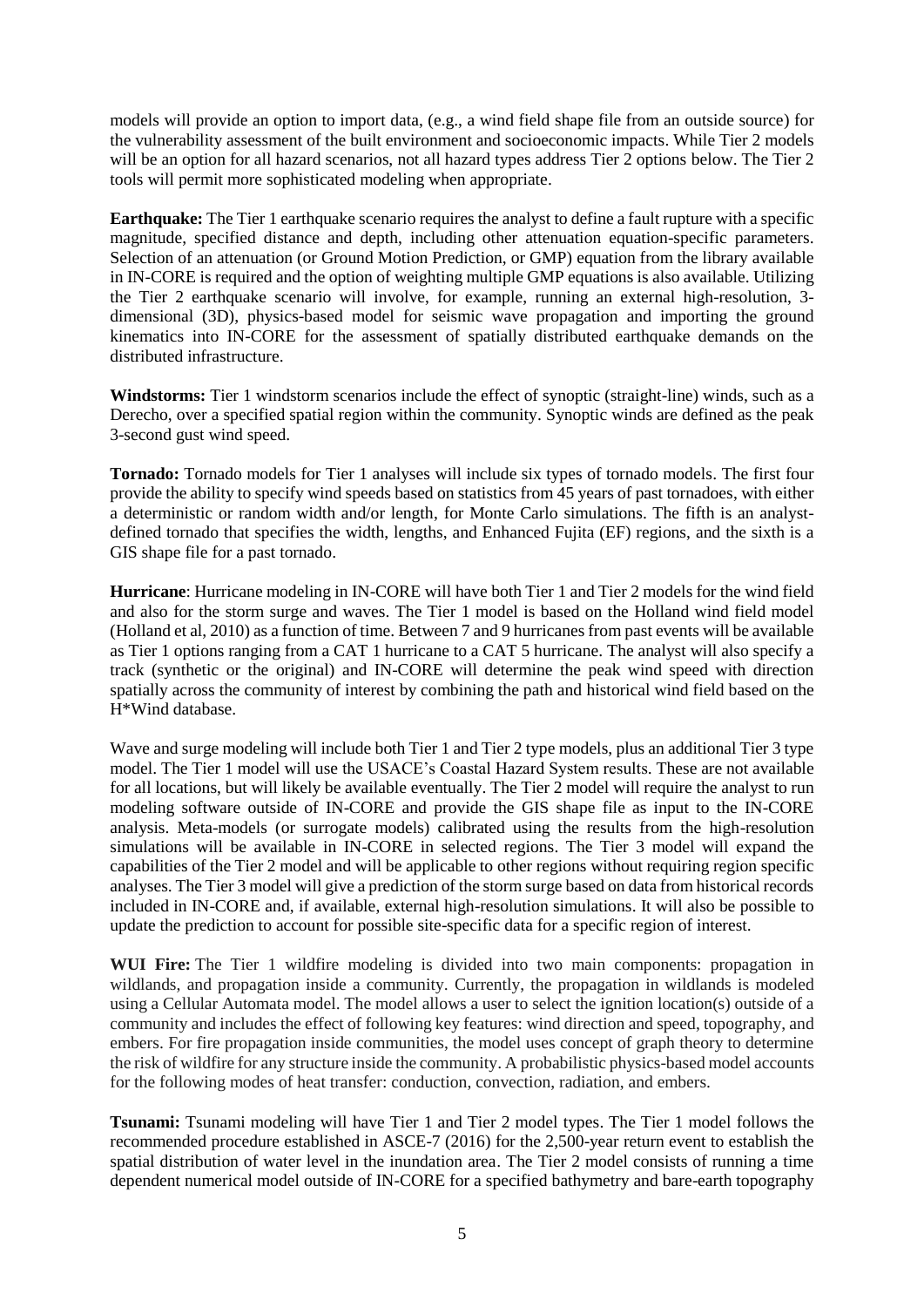with parameterized roughness to account for effects of the built and natural environment. This method will be scenario based but can be used, for example, to develop a Performance-based Tsunami Hazard Analysis (PBTHA) for risk-based analysis.

**Flood:** The Tier 1 flood model is based on the National Flood Insurance Program (NFIP) maps with the analyst specifying a return period, i.e., 100 or 500 years. Flood depth as a function of location is then identified without consideration of velocity. The Tier 2 flood model will be capable of modeling fluvial (riverine), pluvial (excessive precipitation), and coastal flooding due to sea-level rise. A coupled hydrological/hydraulic illustrative example for the Wolf River Basin in Shelby County, TN (including the effects of climate change) will be available as part of the Memphis Metropolitan Statistical Area (MMSA) testbed using four river basins in MMSA in IN-CORE.

#### *3.2 Physical Infrastructure and Social and Economic Systems*

**Buildings:** Community resilience assessment requires that buildings be modeled at both individual and inventory (portfolio) levels at different resolutions. Because of the diversity of building design and construction practices found in urban communities, it is not possible to provide default fragilities for each building type. An array of fragility models representing different construction practices and recovery approaches will be available for building systems at differing scales depending on the researcher/analyst needs in the context of their analysis.

**Transportation:** Models will simulate existing roadway and rail networks, with capabilities to evaluate critical routes for response and recovery, identify vulnerable components for upgrade, assess the impact of select retrofits on network performance, and understand the time evolution of key community resilience metrics (e.g., throughput of goods, travel time in the network, access to critical facilities).

**Water and Wastewater Network:** Models will predict the physical damage and change in functionality of water networks considering water facilities and pipelines, with capabilities to identify critical paths for recovery. The water network analysis uses the Tier 1 or Tier 2 hazard models to develop intensity measures for distributed water network facilities and pipelines. Water service analyses are coupled with physical damage and system repairs over time to give results in terms of water flows and operating pressures, as well as water quality.

**Energy Networks:** Models for the electrical power network (EPN) and the natural gas network (NGN) will include the ability to analyze the failure probability of electrical power generating plants under researcher-defined scenarios, and include modeling of electrical substations, transmission poles, distribution poles, and generating stations (when relevant, i.e. large cities). The EPN capabilities include a cellular automata algorithm to identify the service area for a given substation based on records of electricity user demand; the EPN algorithms can support any researcher-defined topology through a GIS file upload. An array of fragilities to simulate the expected level of damage and recovery of EPN components are available, as well as algorithms that incorporate work crew limitations.

**Telecommunications:** Models will simulate wired and wireless networks in the community with an approach similar to the EPN approach. Wired telecommunication systems are assumed to be collocated with electric distribution poles, and recovery of wired networks is dependent on repairs to electric distribution poles. Cellular towers and networks will also be modeled.

**Social Systems:** Models of social systems focus on population and employee dislocation, housing restoration and recovery, and business interruption and restoration. A suite of tools supports identifying components and concentrations of a community's population and employees. The tools are based on socio-demographic and socio-economic characteristics that affected by natural hazards and critical for informing post-event demands on infrastructure systems, such as water, EPN, and transportation.

**Economic Systems:** Spatial dynamic computable general equilibrium (SD-CGE) models are a central component of IN-CORE, with the goal of assisting local, state and national decision makers with both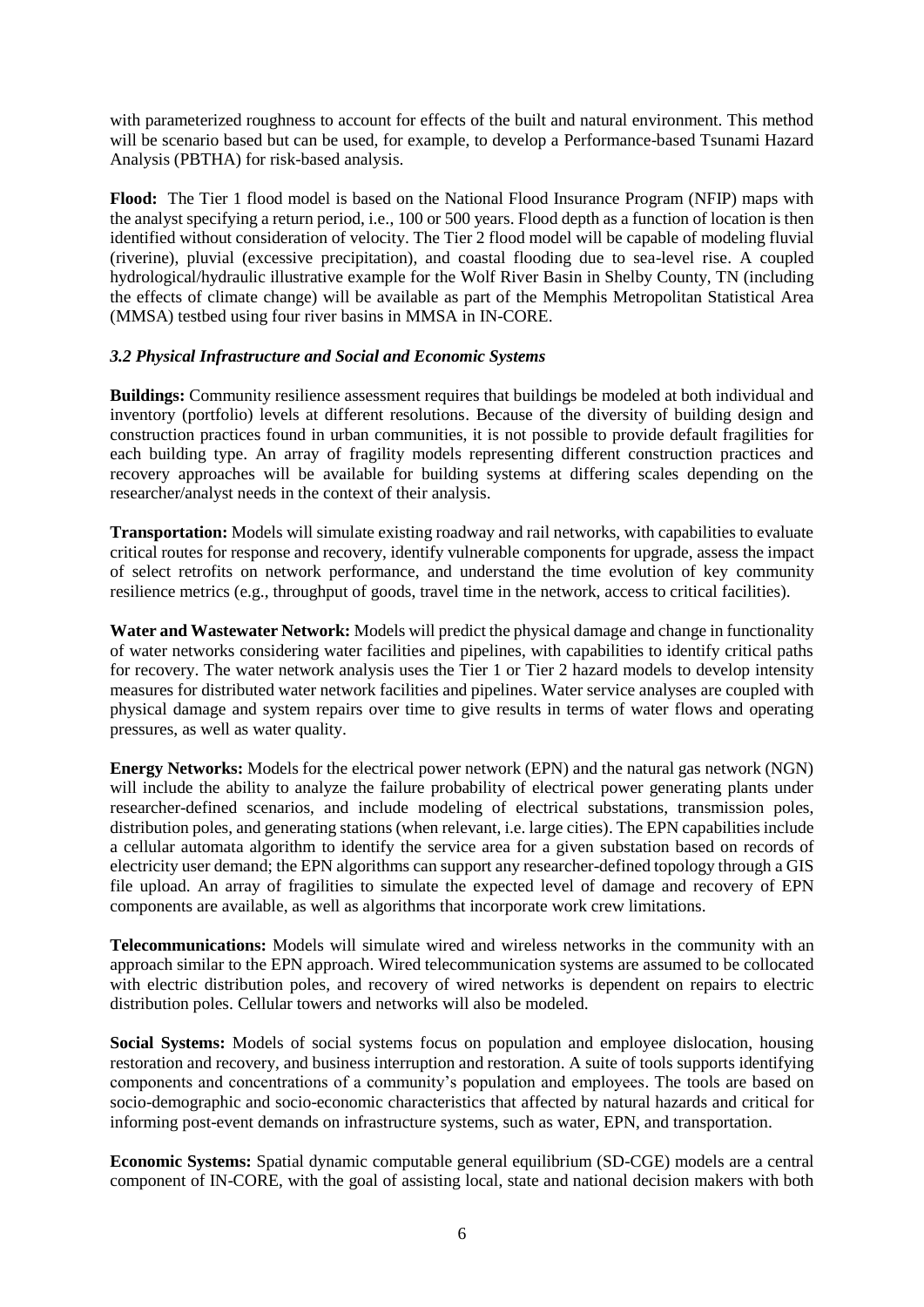planning and recovery efforts. The SD-CGE models incorporate building and infrastructure damage estimates and population disruptions to provide a range of economic impacts under various building standards, infrastructure capabilities for hazard event types, locations and intensities. These impacts include economic damages, such as production, job, and wage losses in various local economic sectors and their subsequent impacts on local residents, including health, income and migration.

### *3.3 Interdependency and Damage Modeling*

**Interdependency:** IN-CORE models interdependencies within and between physical infrastructure systems, and social and economic systems. Interdependencies can change over time, depending on the level of initial damage and the recovery process. Examples of interdependent modeling for physical infrastructure systems are illustrated with respect to the water network. The water network capability analysis allows the user to include the dependency of the pumping stations on supporting EPN substations. This dependency affects both the initial damage scenario, with a damaged pumping station or EPN substation, and the recovery process, where the recovery of the pumping station may be dependent on the recovery of the EPN substation.

This modeling capability is being extended to the interdependencies between social and economic systems and physical infrastructure. Returning to the water network example, models of household dislocation and water network recovery will be integrated. The analysis can simulate the effects of population dislocation due to buildings damage leading to (reduced) water network demand following a damaging event. The analysis can also simulate the effect of water network disruption leading to population dislocation and decisions to relocate during the recovery process. The EPN and water networks can be linked with household dislocation and recovery, employee dislocation, business interruption, and economic impacts. Healthcare services, schools, and employee availability depend on the performance of the transportation system (primarily roadways, bridges, and railroads) within the community.

**Aging and Deterioration:** The effects of aging and deterioration on infrastructure components and define time-variant fragilities and repair rates for the damage analysis of networks will be incorporated in IN-CORE. The users will have the option to specify the input parameters that are needed in the relevant aging and deterioration models (e.g., age, environmental conditions, loading/hazard conditions, spatial variability for large infrastructure network).

# *3.4 Recovery Modeling*

IN-CORE will include recovery models with the ability to conduct spatial and temporal updates as field data becomes available. More specifically the following functionalities will be included:

- Buildings: Recovery of functionality for intended use;
- Transportation routes: Recovery of routes to critical facilities and critical infrastructure components;
- Water/wastewater: Recovery of services to buildings and infrastructure systems:
- EPN: Recovery of services to buildings and infrastructure systems;
- Telecommunication: Recovery of services to buildings and infrastructure systems;
- Social Systems: Recovery of services; and
- Economic Systems: Recovery of services.

### *3.5 Performance Goals and Resilience Metrics – Community and System Levels*

The recovery will be measures using community and system level resilience metrics defined by the CoE. Performance goals are aspirational, such as maintaining population stability after a hazard event and during recovery. Metrics directly or indirectly measure to what degree a performance goal has been met. Example community performance goals and metrics include (performance goal: metric):

• Population stability: Changes in dislocation, jobs, and housing;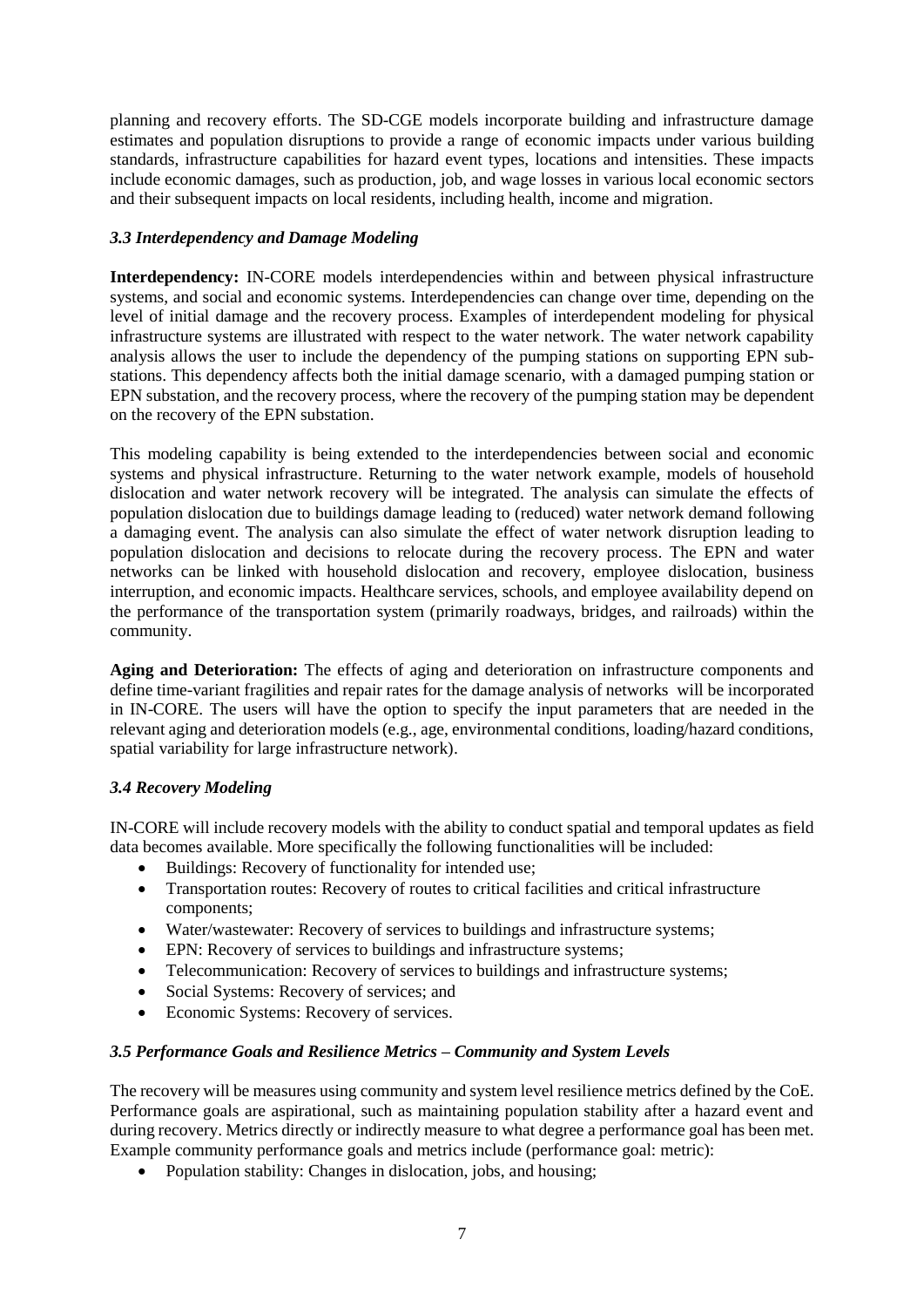- Economic stability: Changes in taxes and revenue (resources), and budget (needs);
- Social Services stability: Functionality of governance, healthcare, education, retail, and banking; and
- Physical Services stability: Functionality of buildings, transportation, water, wastewater, electric power, gas, and telecommunication.

#### *3.6 Decision and Optimization*

The characteristics of the physical infrastructure and social and economic systems that can be used to modify the hazard impact can be identified and used as levers in an optimization process targeted at 1) reducing the vulnerability of a community by prior planning and 2) accelerating the community's recovery following a hazard event.

### **4. IN-CORE ARCHITECTURE**

This section presents the architecture of IN-CORE 1.0 and IN-CORE 2.0.

### *4.1 IN-CORE 1.0*

IN-CORE 1.0 is an open source Java application with a plug-in based architecture called the Eclipse Rich Client Platform (RCP). This type of architecture allows researchers to extend IN-CORE's capabilities through the addition of new science/features by adding new plug-ins. These features can be connected with the existing 40+ analyses in MAEViz/Ergo to produce new results.

The core technologies of the MAEViz/Ergo platform include Eclipse RCP, Geotools, Visualization Toolkit, JFreeChart, KTable and Jasper reports. Note that those technologies are all open-source projects. These technologies make up the core of MAEViz/Ergo and provide capabilities such as; data management, visualization, analysis, etc. These components and their hierarchies are illustrated in [Figure 3](#page-7-0).



Figure 3. IN-CORE Version 1 Architecture

### <span id="page-7-0"></span>*4.2 IN-CORE 2.0*

IN-CORE 2.0 is currently under development. It will be a web-based application that includes the capabilities of IN-CORE 1.0 while adding extensive new capabilities. Some of these new capabilities include a REST API, support for additional languages such as Python, support for spatio-temporal data,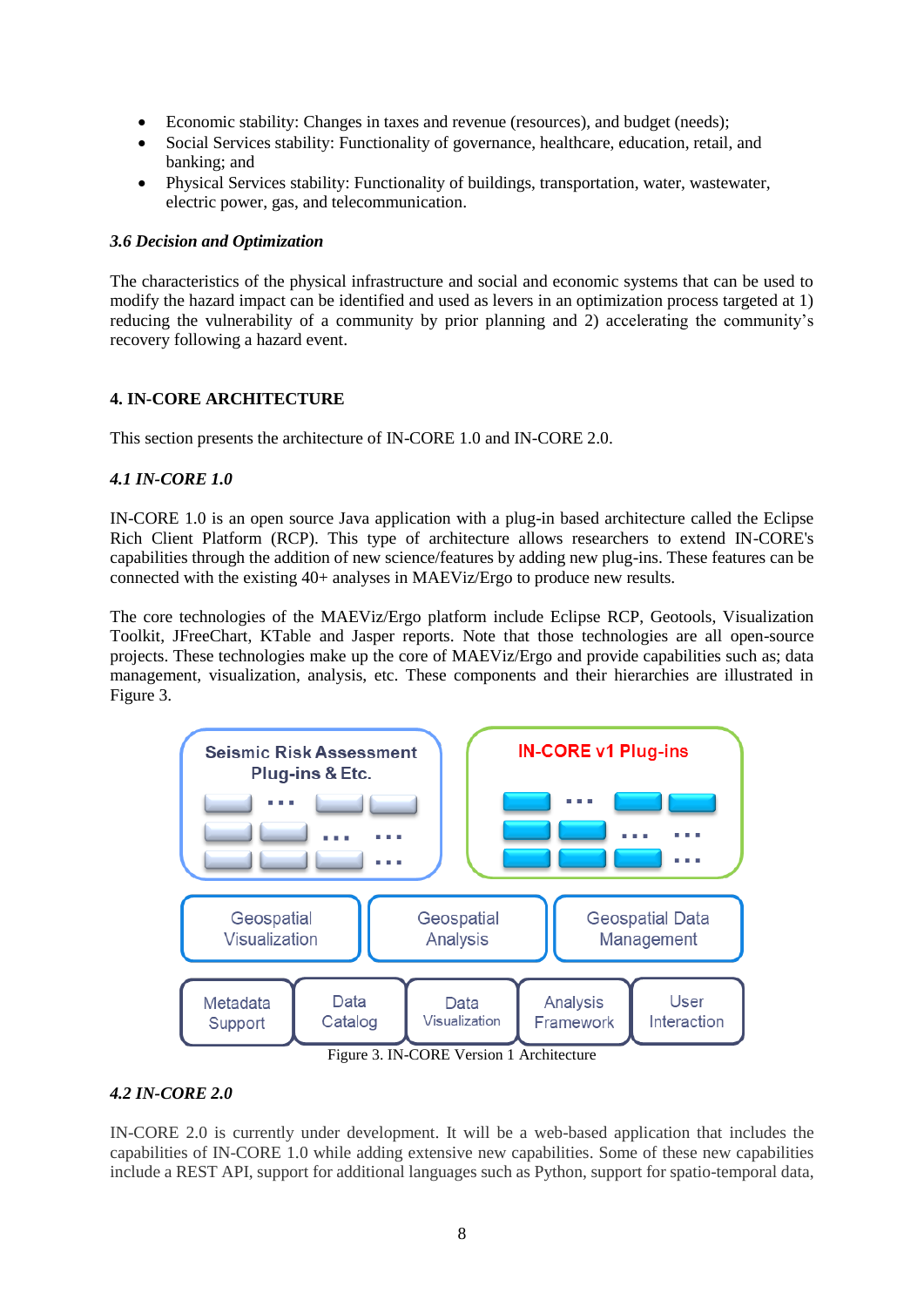multi-variate fragilities, communicating with external tools such as OpenSEES, overlaying data from web sources such as OpenStreetMap, NBI, NOAA, etc.

There are two architectural design patterns adopted for IN-CORE 2.0: 1) Service-oriented architecture (SOA), and service API (Application Programming Interface) gateway. The SOA is a style of software design for creating web services for units of functionality identified for the application system. In our implementation, the web service is RESTful (Representational State Transfer) web services. The SOA brings flexibility of developing thin/light-weight clients such as a web application. Furthermore, it allows users to access each service directly from their own scientific application. The service API gateway provides a single-entry point so all web services are accessible via a gateway software (or service). Thus, the API gateway handles authentication, authorization, traffic control, etc. for all services and it allows the implementation of each service to be loosely coupled and light-weight.

[Figure](#page-8-0) shows these two architectural design patterns. Users can access the service via a web application (similar functionality as IN-CORE 1.0) or a client library in Python. By using the Python library, users can utilize the services they need in their algorithms. In addition, it allows researchers to use the same implementations/data, reducing redundant development. The currently planned services are defined as shown i[n Figure 4](#page-8-0):

- Data semantic service: managing/querying metadata of analysis, data, vocabulary, definition of data types, etc.;
- Data service: managing/querying/storing data;
- Hazard service: computing various hazard intensities for different hazards (e.g., ground shaking in peak ground acceleration (PGA) for Earthquake, wind speed in miles per hour for tornado);
- Fragility service: managing/querying/storing various fragility curves, restoration curves, etc.;
- Analysis service: Managing/computing analysis;
- Maestro service: managing analysis definitions and related information for users working with the analysis service; and
- Geospatial visualization service: providing/generating geospatial visualization (e.g., 2D map).



Figure 4. IN-CORE Version 2 architecture

### <span id="page-8-0"></span>**5. TESTBEDS AND HINDCASTS**

During the development of IN-CORE, four testbeds were developed to allow researchers to test and explore their developed algorithms related to community resilience. These four testbeds will be included